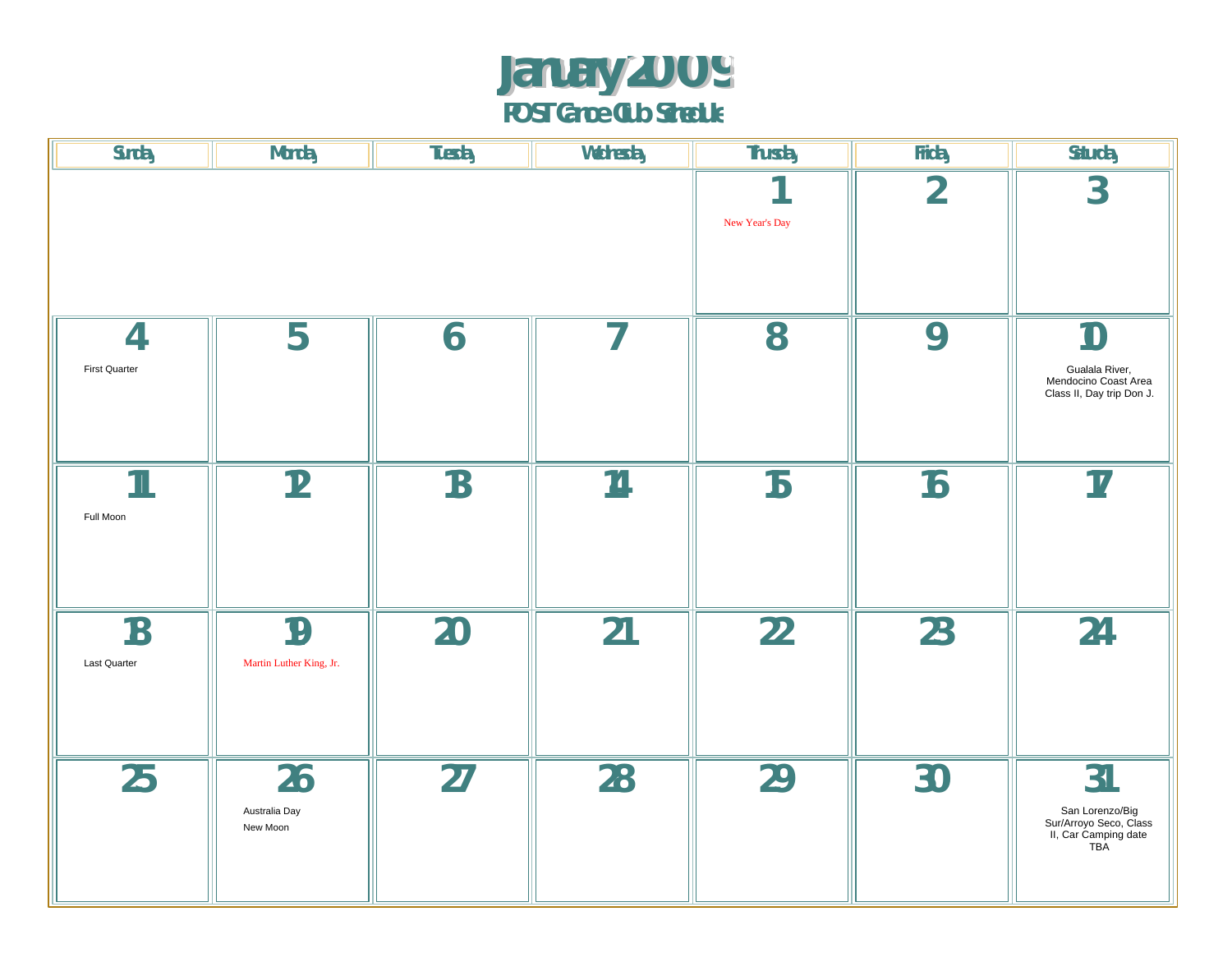## **February 2009**

**POST Canoe Club Schedule**

| Sunday                             | Monday                                                  | Tuesday         | Wednesday                | Thursday                 | Friday | Saturday                                                                                                     |
|------------------------------------|---------------------------------------------------------|-----------------|--------------------------|--------------------------|--------|--------------------------------------------------------------------------------------------------------------|
|                                    | $\overline{2}$<br>First Quarter<br><b>Groundhog Day</b> | $3\overline{3}$ | 4                        | 5                        | 6      | San Lorenzo/Big<br>Sur/Arroyo Seco, Class<br>II, Car Camping date<br>TBA                                     |
| 8                                  | 9<br>Full Moon                                          | 10              | $\mathbf{\overline{11}}$ | 12<br>Lincoln's Birthday | 13     | 14<br>South Fork Eel, nr<br>Garberville, Tricky Class<br>II, cold and wet, car<br>camping<br>Valentine's Day |
| 15                                 | 16<br><b>Last Quarter</b><br>President's Day            | 17              | 18                       | 19                       | 20     | 21                                                                                                           |
| 22<br><b>Washington's Birthday</b> | 23                                                      | 24              | 25<br>New Moon           | 26                       | 27     | 28                                                                                                           |
|                                    |                                                         |                 |                          |                          |        |                                                                                                              |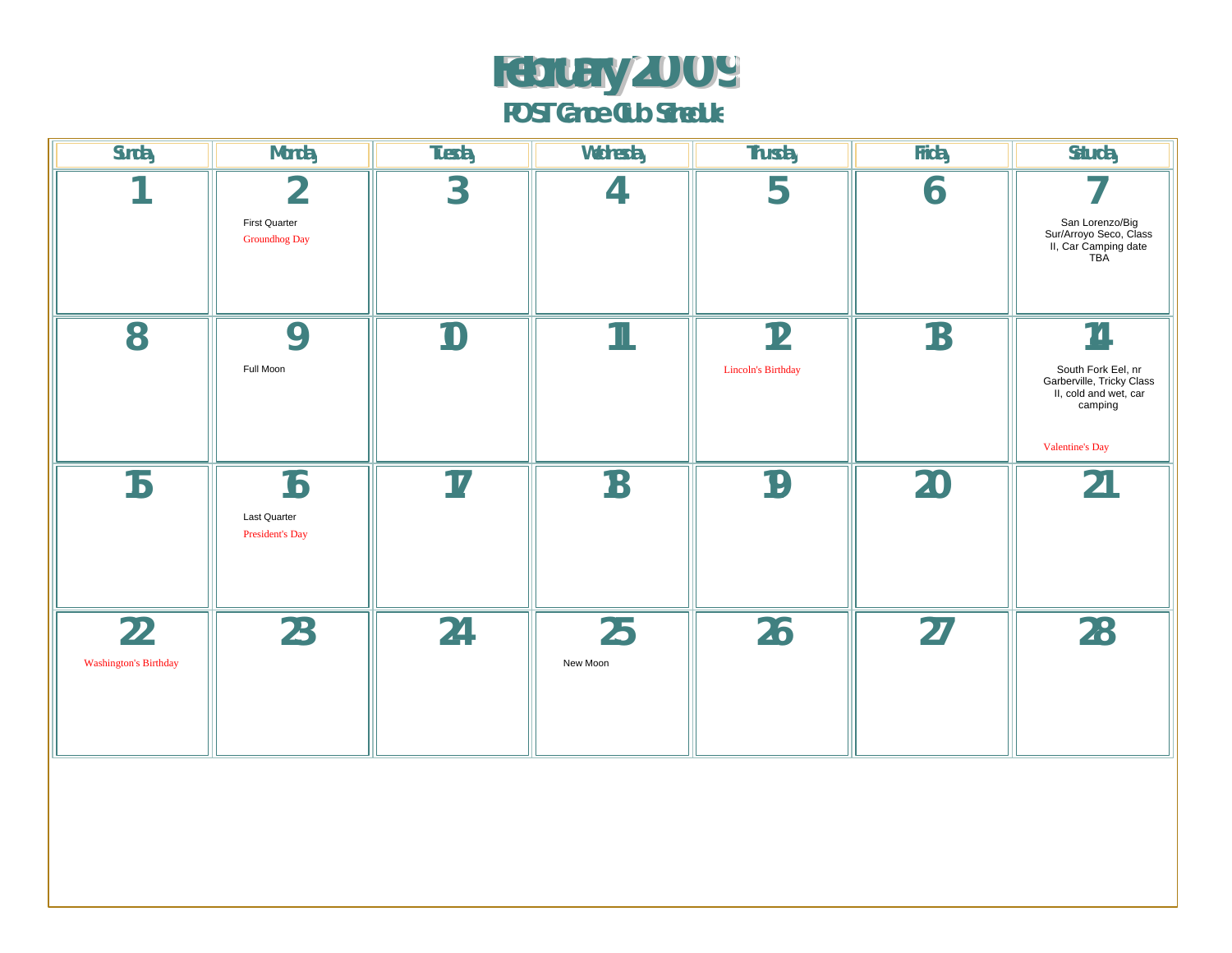#### **March 2009 POST Canoe Club Schedule**

| Sunday          | Monday          | Tuesday                 | Wednesday                 | Thursday       | Friday              | Saturday                                  |
|-----------------|-----------------|-------------------------|---------------------------|----------------|---------------------|-------------------------------------------|
|                 | $\overline{2}$  | $3\overline{3}$         | 4<br><b>First Quarter</b> | 5              | 6                   | Navarro, Class II,<br>Canoe Camp 1 night. |
| 8               | 9               | 10                      | $\mathbb{1}$<br>Full Moon | 12             | 13                  | 14                                        |
| 15              | 16              | 17<br>St. Patrick's Day | 18<br>Last Quarter        | 19             | 20<br>Spring begins | 21                                        |
| $\overline{22}$ | $\overline{23}$ | 24                      | 25                        | 26<br>New Moon | 27                  | 28                                        |
| 29              | 30              | 31                      |                           |                |                     |                                           |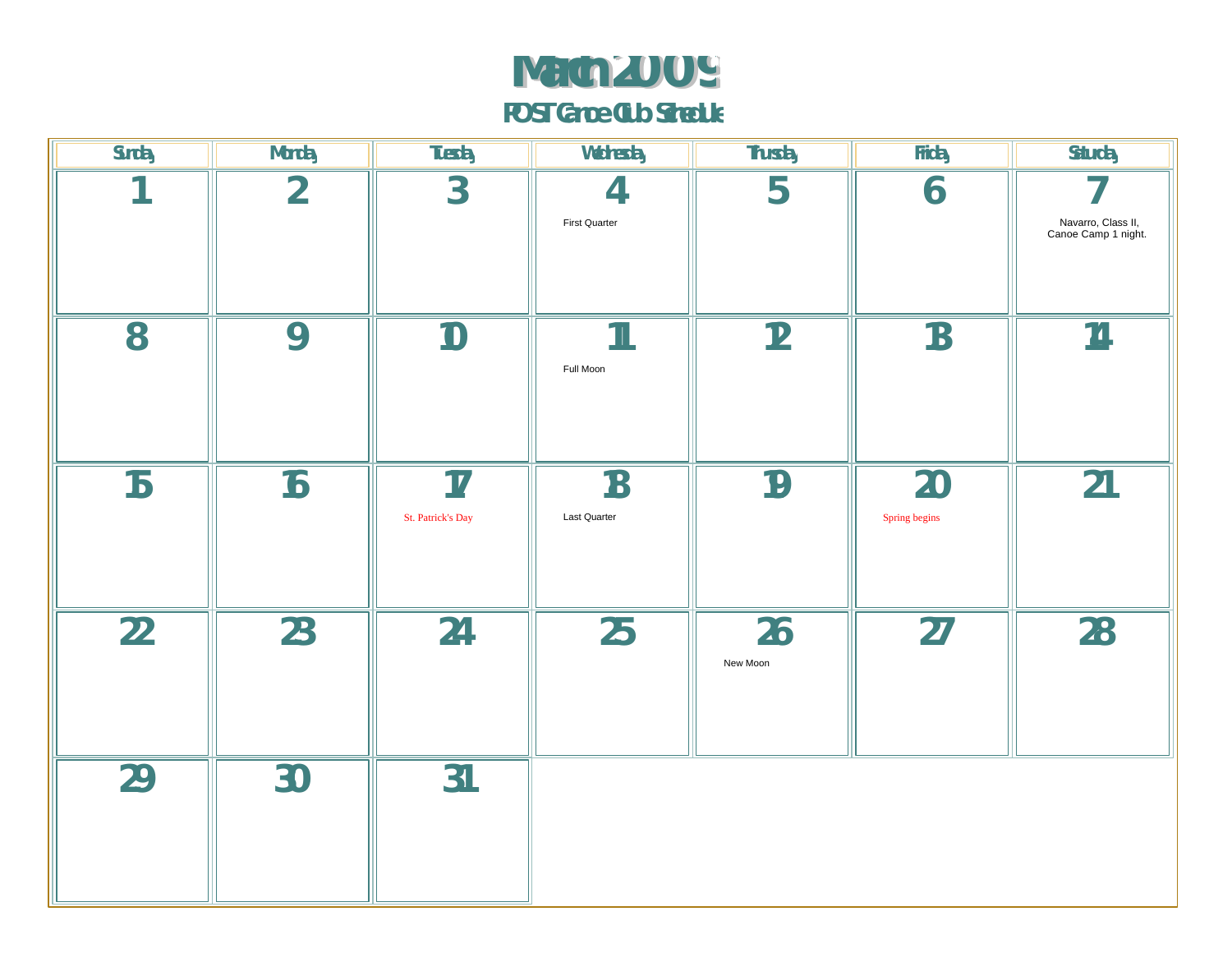#### **April 2009 POST Canoe Club Schedule**

| Sunday                                      | <b>Monday</b>       | Tuesday                  | Wednesday        | Thursday                  | Friday                                                                                                                 | Saturday                                                         |
|---------------------------------------------|---------------------|--------------------------|------------------|---------------------------|------------------------------------------------------------------------------------------------------------------------|------------------------------------------------------------------|
|                                             |                     |                          | April Fool's Day | ∩<br><b>First Quarter</b> | $\overline{3}$                                                                                                         |                                                                  |
| 5<br>Daylight Savings Time<br><b>Begins</b> | 6                   | $\overline{\phantom{a}}$ | 8                | 9<br>Full Moon            | 10<br>Good Friday<br>Navarro, Class II, Friday night<br>at Hendy, Canoe Camp 1<br>night. Small Group, No<br>commissary | $\mathbf 1$                                                      |
| 12<br>Easter                                | 13<br>Easter Monday | 14                       | 15               | 16                        | 17<br>Last Quarter                                                                                                     | 18<br>North and Middle Fk<br>American, Class II+,<br>very cold   |
| 19                                          | 20                  | 21                       | 22               | 23                        | 24                                                                                                                     | 25<br>Anzac Day<br>Cache Creek Day Trip,<br>Class II<br>New Moon |
| 26                                          | 27                  | 28                       | 29               | 30                        |                                                                                                                        |                                                                  |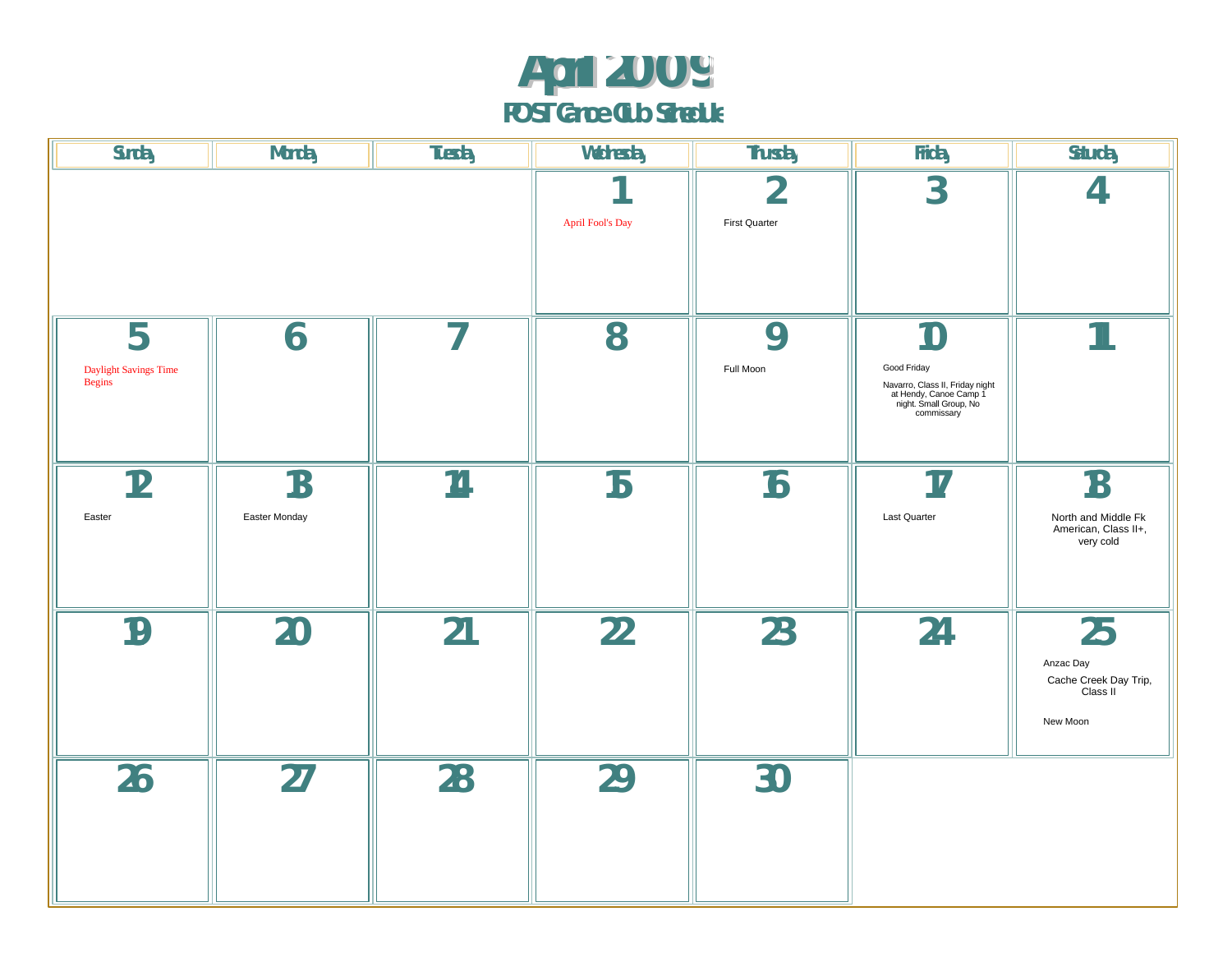#### **May 2009 POST Canoe Club Schedule**

| Sunday                     | Monday                        | Tuesday | Wednesday | Thursday                 | Friday               | Saturday                                                                                                   |
|----------------------------|-------------------------------|---------|-----------|--------------------------|----------------------|------------------------------------------------------------------------------------------------------------|
|                            |                               |         |           |                          | <b>First Quarter</b> | $\Omega$<br>∠                                                                                              |
| $\overline{3}$             | 4                             | 5       | 6         | $\overline{\phantom{a}}$ | 8                    | 9<br>Full Moon                                                                                             |
| $1 \cap$<br>Mother's Day   | $\mathbf 1$                   | 12      | 13        | 14                       | 15                   | 16<br><b>Armed Forces Day</b><br>Eel River, Alder Pt. to Eel Rock,<br>Class II, canoe camping one<br>night |
| 17<br><b>Last Quarter</b>  | 18                            | 19      | 20        | 21                       | 22                   | 23<br>Eel River, Alder Pt. to Eel Rock,<br>Class II, canoe camping two<br>nights - Memorial Day Weekend    |
| 24<br>New Moon             | 25<br>Memorial Day (Observed) | 26      | 27        | 28                       | 29                   | 30                                                                                                         |
| 31<br><b>First Quarter</b> |                               |         |           |                          |                      |                                                                                                            |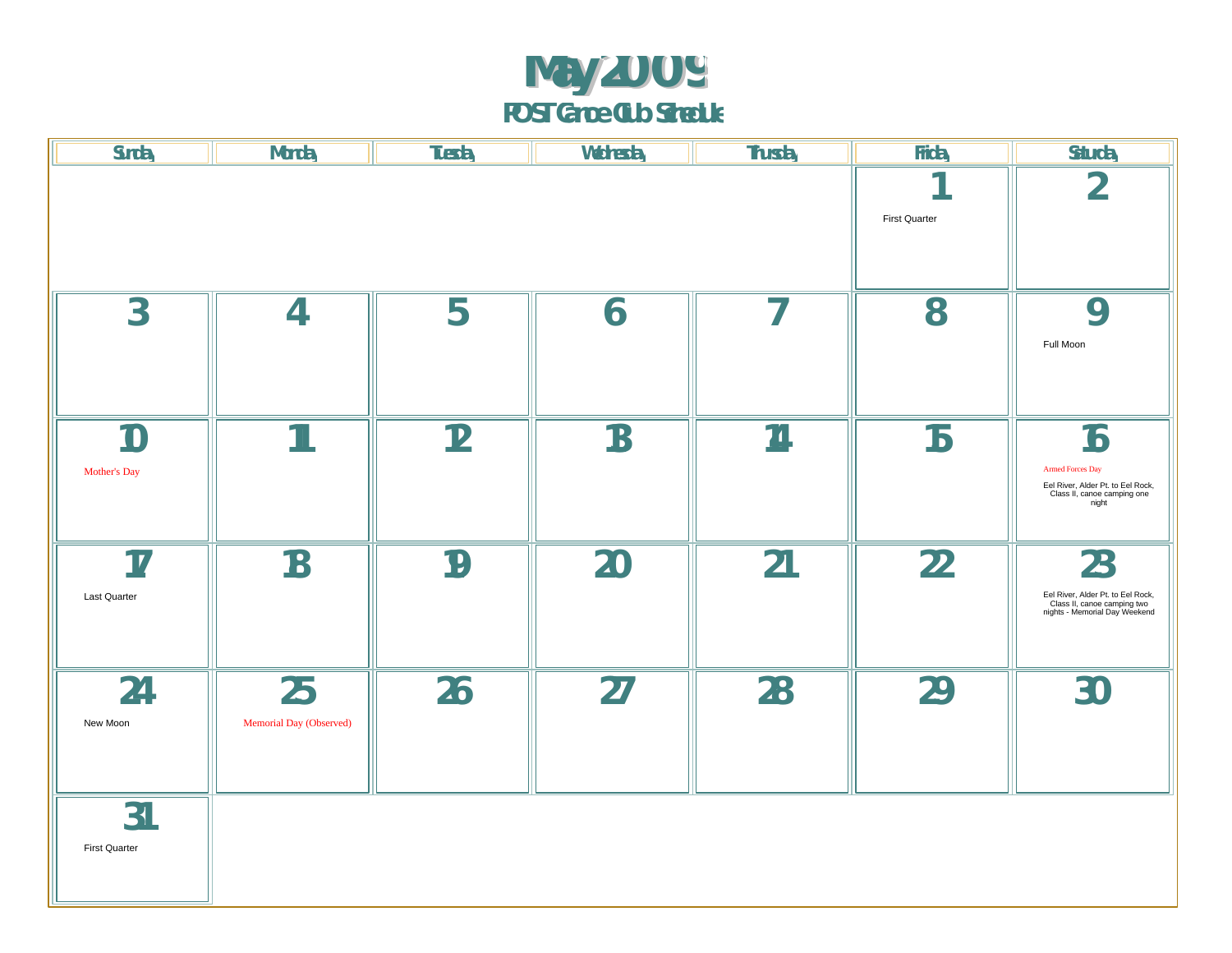### **June 2009**

**POST Canoe Club Schedule**

| Sunday                                | Monday                | Tuesday         | Wednesday | <b>Thursday</b> | Friday | Saturday                                                              |
|---------------------------------------|-----------------------|-----------------|-----------|-----------------|--------|-----------------------------------------------------------------------|
|                                       |                       | $\overline{2}$  | 3         | $\overline{4}$  | 5      | 6                                                                     |
| $\overline{\phantom{a}}$<br>Full Moon | 8<br>Queen's Birthday | 9               | 10        | $\mathbf 1$     | 12     | 13                                                                    |
| 14<br>${\rm Flag}$ Day                | 15<br>Last Quarter    | 16              | 17        | 18              | 19     | 20                                                                    |
| 21<br>Father's Day<br>Summer begins   | 22<br>New Moon        | 23              | 24        | 25              | 26     | 27<br>Trinity, Class II,<br>Lewiston to Junction<br>City, Car camping |
| $\overline{28}$                       | 29<br>First Quarter   | $\overline{30}$ |           |                 |        |                                                                       |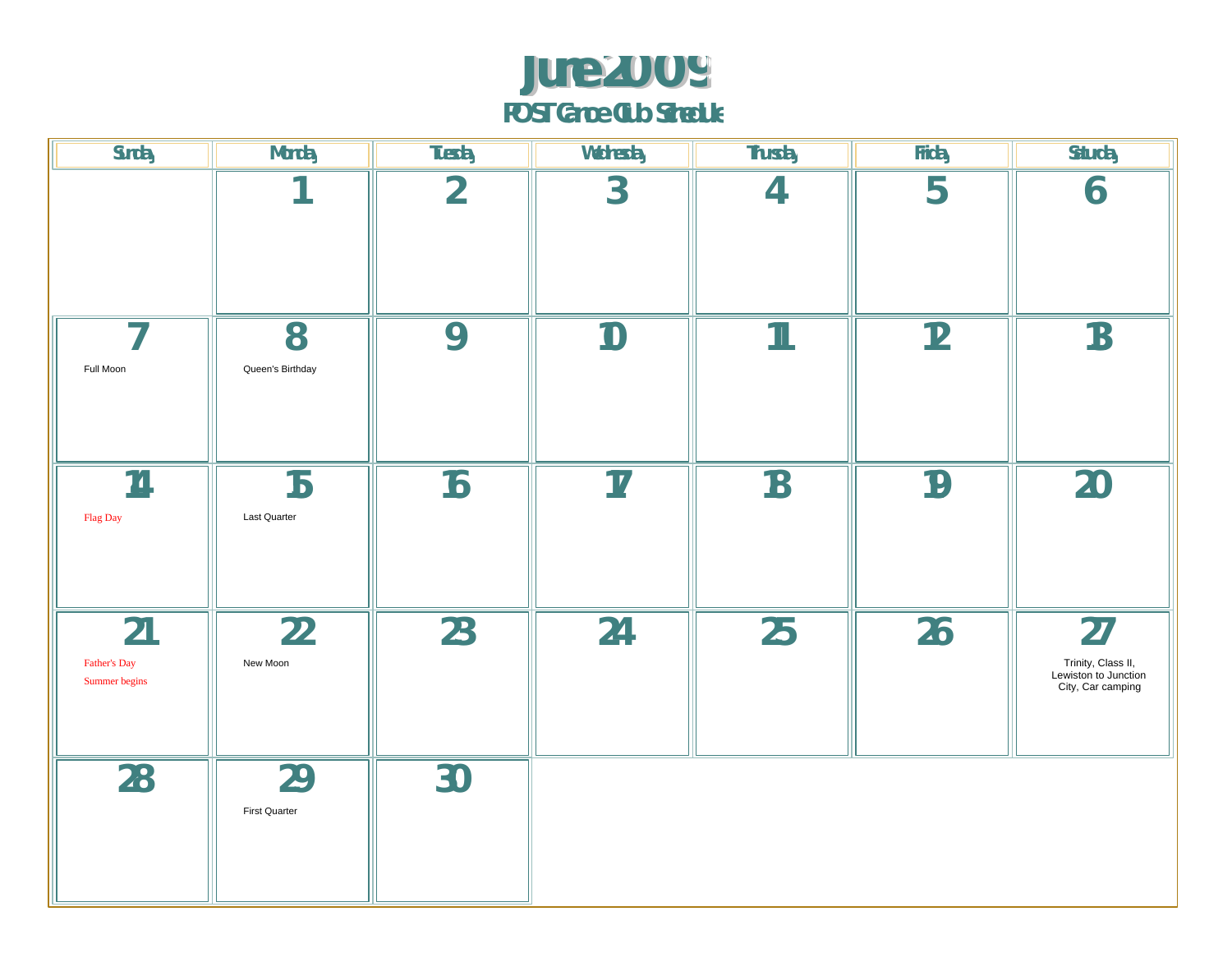#### **July 2009 POST Canoe Club Schedule**

| Sunday                                             | Monday | Tuesday             | Wednesday          | Thursday       | Friday                       | Saturday    |
|----------------------------------------------------|--------|---------------------|--------------------|----------------|------------------------------|-------------|
|                                                    |        |                     | $\overline{2}$     | $\overline{3}$ | 4<br><b>Independence Day</b> |             |
| 5                                                  | 6      | 7<br>Full Moon      | 8                  | 9              | 10                           | $\mathbf 1$ |
| 12                                                 | 13     | 14                  | 15<br>Last Quarter | 16             | 17                           | 18          |
| 19<br>MacKenzie Class II, Car<br>Camping in Oregon | 20     | 21                  | 22<br>New Moon     | 23             | 24                           | 25          |
| 26                                                 | 27     | 28<br>First Quarter | <b>29</b>          | 30             | 31                           |             |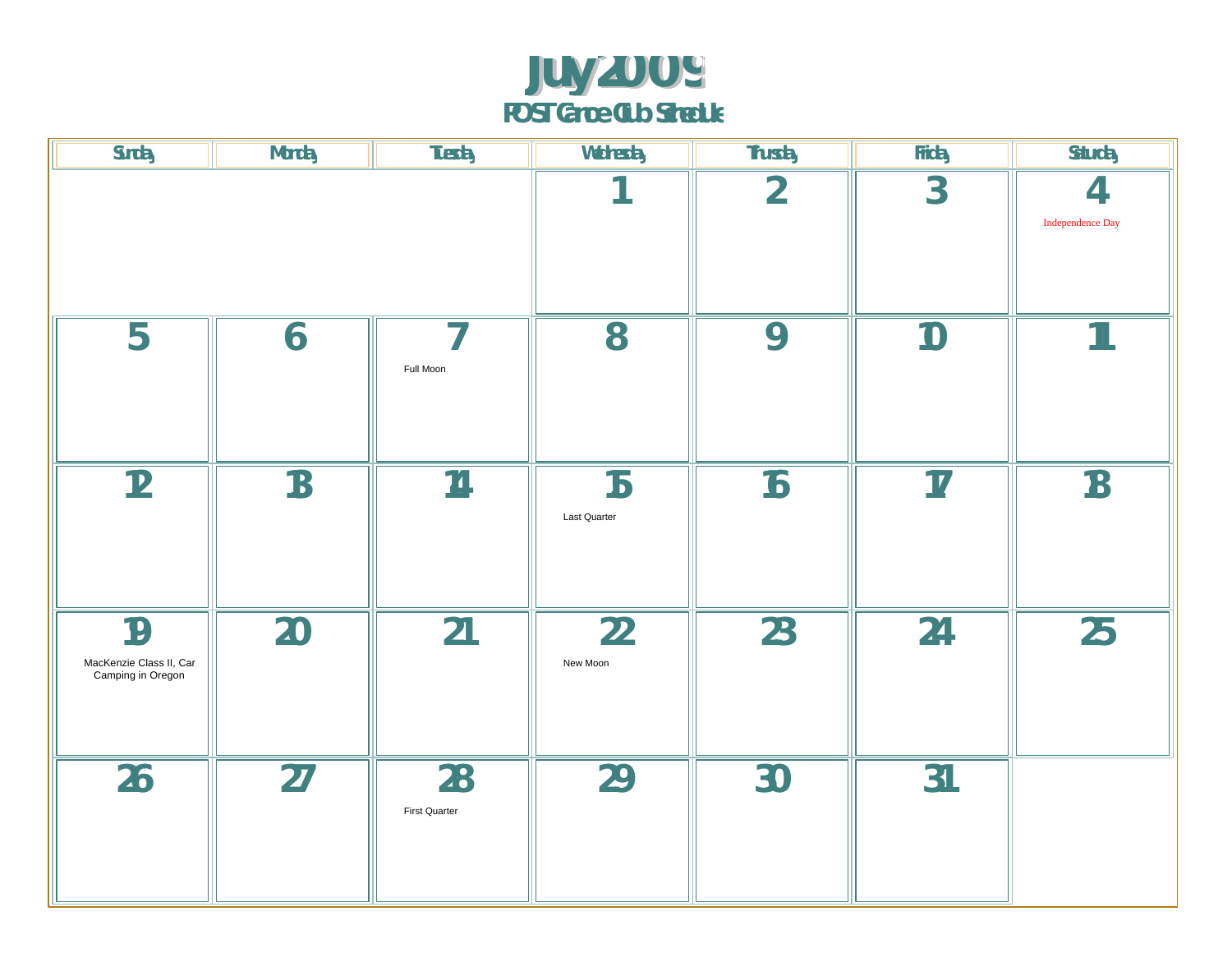#### **August 2009 POST Canoe Club Schedule**

| Sunday         | Monday         | Tuesday        | Wednesday | Thursday      | Friday | Saturday                                                                               |
|----------------|----------------|----------------|-----------|---------------|--------|----------------------------------------------------------------------------------------|
|                |                |                |           |               |        |                                                                                        |
|                |                |                |           |               |        | S Fk. American, Class<br>II, III date TBA                                              |
|                |                |                |           |               |        |                                                                                        |
|                |                |                |           |               |        |                                                                                        |
| $\overline{2}$ | $\overline{3}$ | $\overline{4}$ | 5         | 6             | 7      | 8                                                                                      |
|                |                |                |           | Full Moon     |        | American River, Middle<br>Fork, Class II Day trip                                      |
|                |                |                |           |               |        |                                                                                        |
|                |                |                |           |               |        |                                                                                        |
| 9              | 10             | $\mathbb{1}$   | 12        | 13            | 14     | 15                                                                                     |
|                |                |                |           | Last Quarter  |        |                                                                                        |
|                |                |                |           |               |        |                                                                                        |
|                |                |                |           |               |        |                                                                                        |
| 16             | 17             | 18             | 19        | 20            | 21     | 22                                                                                     |
|                |                |                |           | New Moon      |        | Cache Creek, canoe                                                                     |
|                |                |                |           |               |        | canno errori, cance<br>camping wilderness run<br>Class II, (no organized<br>comissary) |
|                |                |                |           |               |        |                                                                                        |
| 23             | 24             | 25             | 26        | 27            | 28     | 29                                                                                     |
|                |                |                |           | First Quarter |        |                                                                                        |
|                |                |                |           |               |        |                                                                                        |
|                |                |                |           |               |        |                                                                                        |
| 30             | 31             |                |           |               |        |                                                                                        |
|                |                |                |           |               |        |                                                                                        |
|                |                |                |           |               |        |                                                                                        |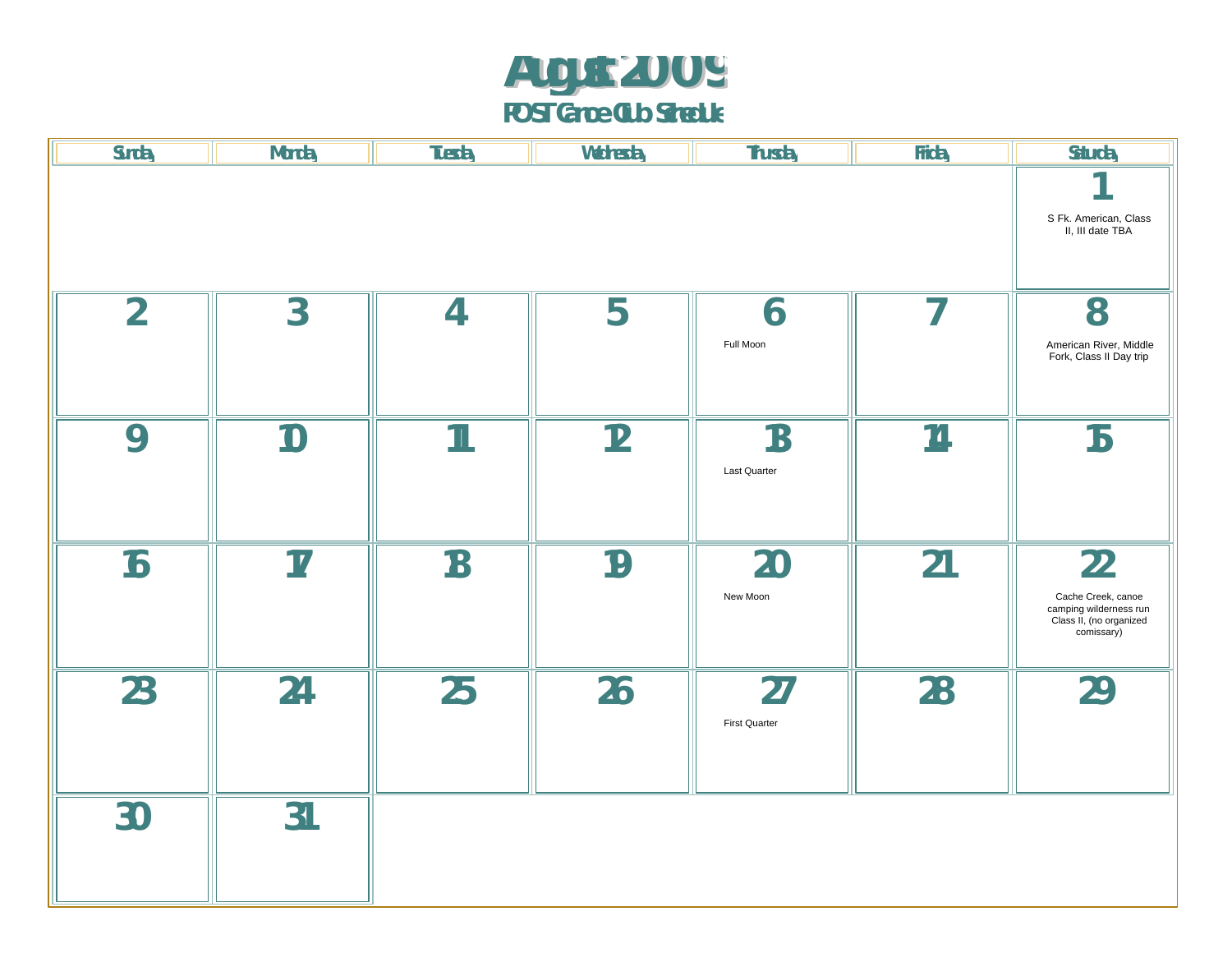## **September 2009**

| Sunday | Monday                                | Tuesday             | Wednesday      | Thursday | Friday          | Saturday                                                           |
|--------|---------------------------------------|---------------------|----------------|----------|-----------------|--------------------------------------------------------------------|
|        |                                       |                     | $\overline{2}$ | 3        | 4<br>Full Moon  | 5<br>Labor Day on the<br>Trinity, Class II and III,<br>car camping |
| 6      | $\overline{\phantom{a}}$<br>Labor Day | 8                   | 9              | 10       | $\mathbb{1}$    | 12<br>Last Quarter                                                 |
| 13     | 14                                    | 15                  | 16             | 17       | 18<br>New Moon  | 19                                                                 |
| 20     | 21                                    | 22<br>Autumn begins | 23             | 24       | $\overline{25}$ | 26<br>First Quarter                                                |
| 27     | 28                                    | 29                  | 30             |          |                 |                                                                    |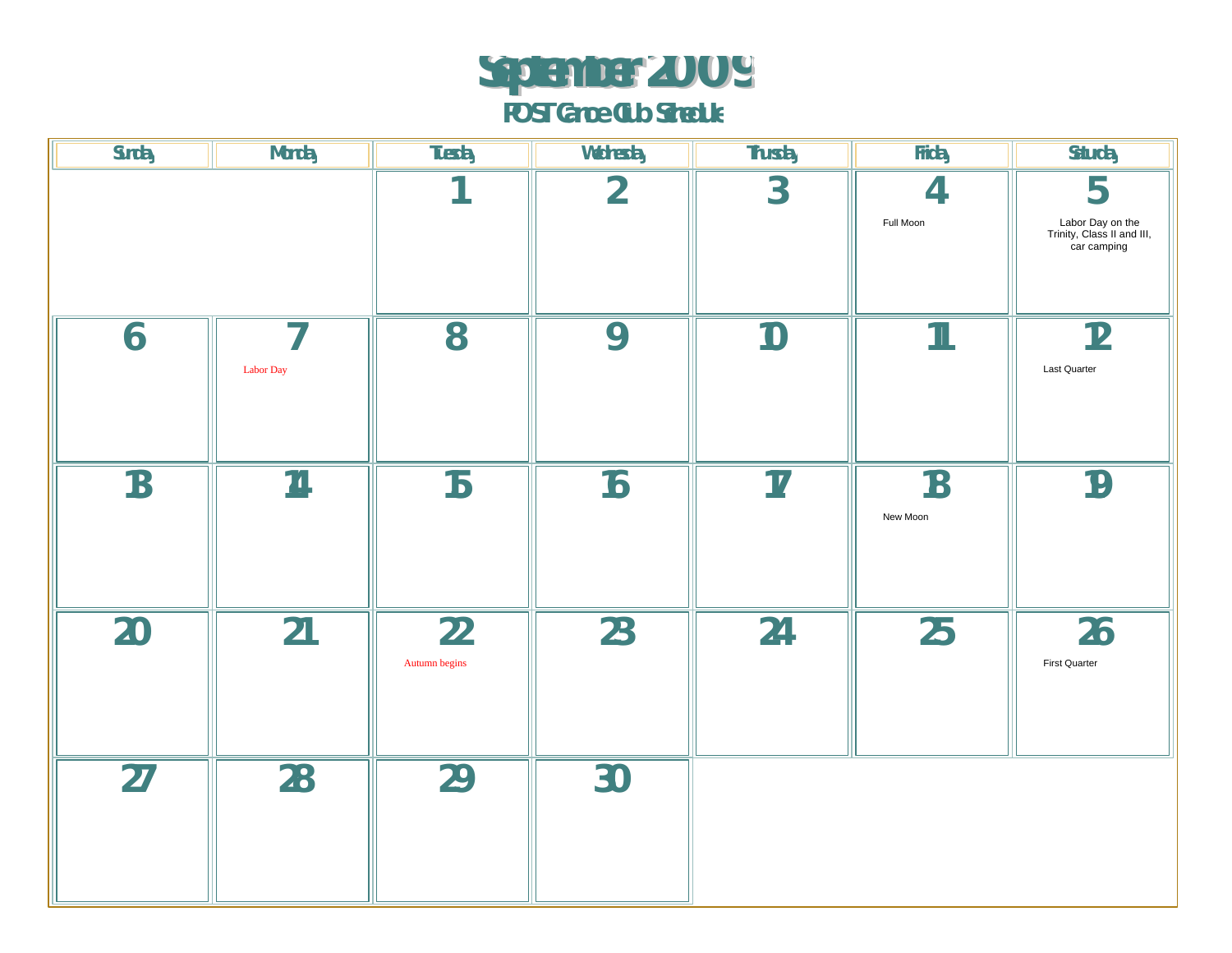# **October 2009**

| Sunday                              | <b>Monday</b>                 | Tuesday | Wednesday | Thursday        | Friday         | Saturday                                                                |
|-------------------------------------|-------------------------------|---------|-----------|-----------------|----------------|-------------------------------------------------------------------------|
|                                     |                               |         |           | $\overline{2}$  | $\overline{3}$ |                                                                         |
| $\overline{4}$<br>Full Moon         | 5<br>Labour Day               | 6       | 7         | 8               | 9              | 10<br>Trinity, Class II, Canoe<br>camp (POST van to<br>drive up Fri PM) |
| $\mathbf{1}$<br>Last Quarter        | 12<br>Columbus Day (Observed) | 13      | 14        | 15              | 16             | 17                                                                      |
| 18<br>New Moon                      | 19                            | 20      | 21        | $\overline{22}$ | 23             | 24                                                                      |
| 25<br>Daylight Savings Time<br>Ends | 26<br>First Quarter           | 27      | 28        | 29              | 30             | 31<br>Halloween                                                         |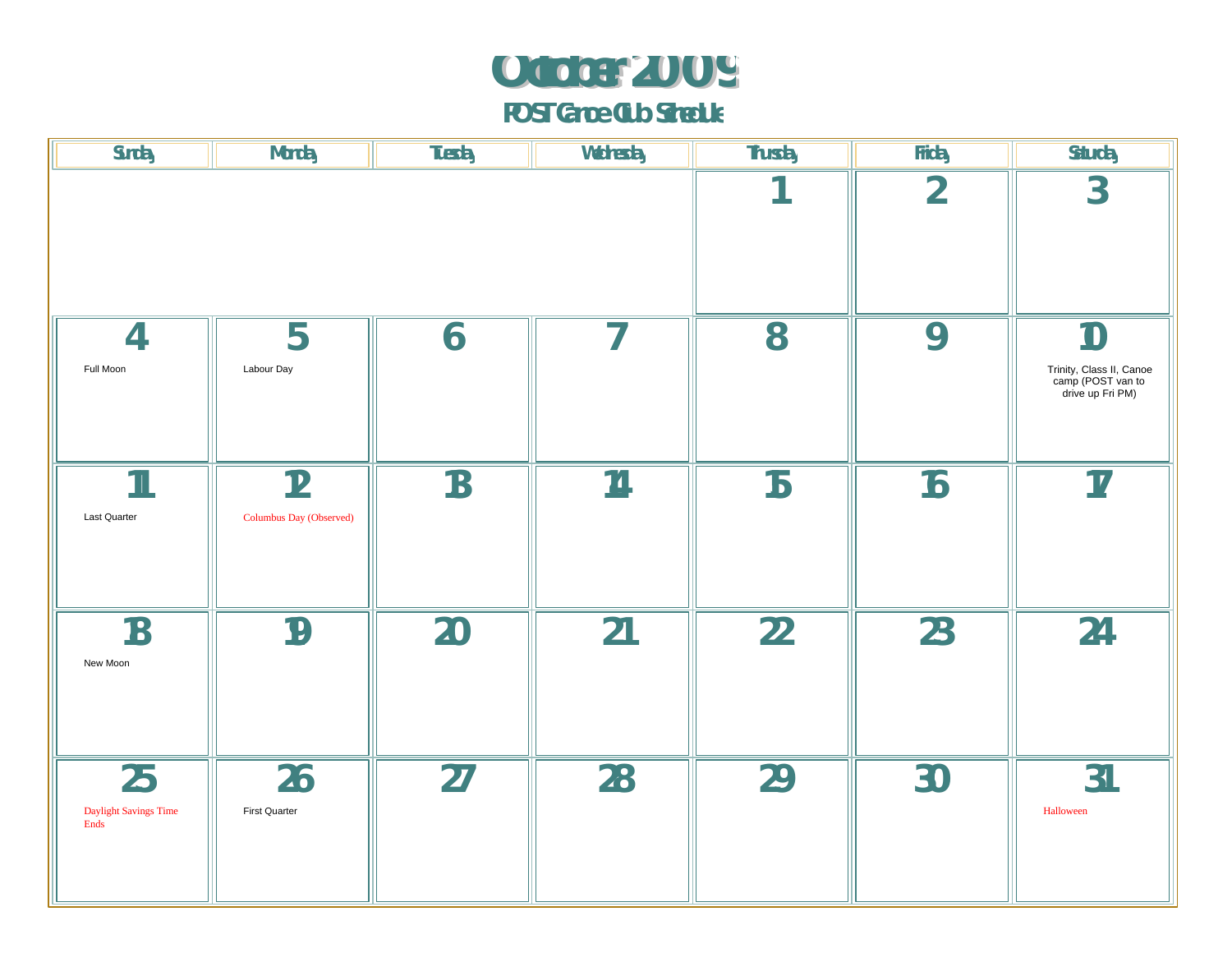### **November 2009**

| Sunday | Monday                      | Tuesday                               | Wednesday                    | Thursday           | Friday | Saturday                                                                                              |
|--------|-----------------------------|---------------------------------------|------------------------------|--------------------|--------|-------------------------------------------------------------------------------------------------------|
|        | $\overline{2}$<br>Full Moon | $\overline{3}$<br><b>Election Day</b> | $\overline{4}$               | 5                  | 6      | Tuolumne, Stanislaus,<br>Class I (with easy Class II<br>portagable rapid), Fall<br>colors, Salmon Run |
| 8      | 9<br>Last Quarter           | 10                                    | $\mathbb{1}$<br>Veterans Day | 12                 | 13     | 14                                                                                                    |
| 15     | 16<br>New Moon              | 17                                    | 18                           | 19                 | 20     | 21                                                                                                    |
| 22     | 23                          | 24<br>First Quarter                   | 25                           | 26<br>Thanksgiving | 27     | 28                                                                                                    |
| 29     | 30                          |                                       |                              |                    |        |                                                                                                       |